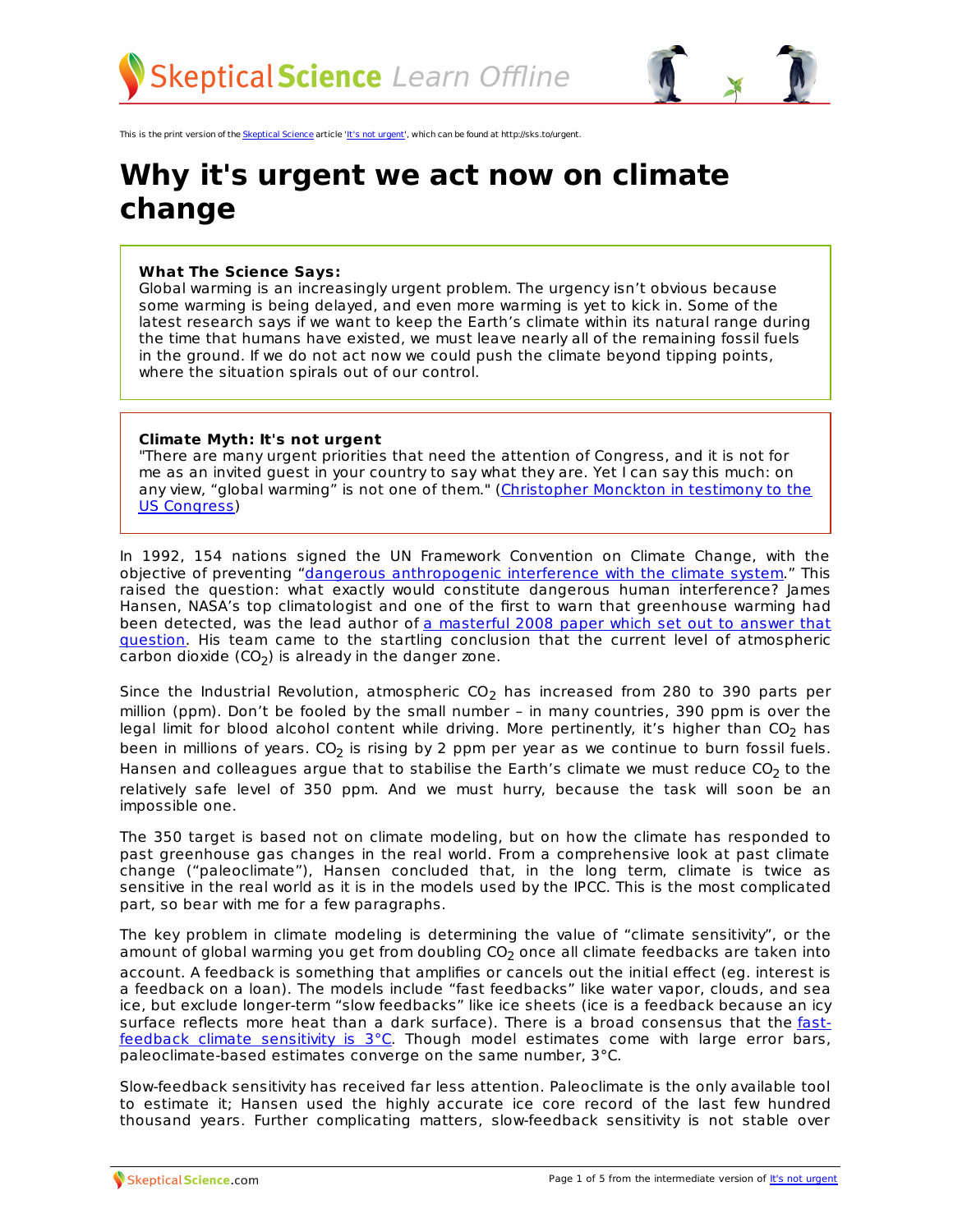geologic time. The ice sheet feedback will only work if there is ice to melt, thus slow-feedback sensitivity is much higher when the planet has ice on it. To cut a long [story](http://www.skepticalscience.com/global-warming-not-urgent-advanced) short, it turns out the total climate sensitivity is as high as 6°C when there are ice sheets on the planet, as there are today. That is, the slow ice sheet feedback doubles the warming predicted by climate models.



So why the urgency? The global temperature has risen only about  $0.7^{\circ}$ C. The answer is the climate has not yet fully responded to our past emissions. We know this because the Earth is still gaining more heat than it is losing. There is further [warming](http://www.skepticalscience.com/monckton-myth-10-warming-in-the-pipeline.html) in the pipeline, and Hansen's climate sensitivity implies there's a lot more than in the models. If  $CO<sub>2</sub>$  remains at or above 390 ppm long enough for the ice sheet feedback to kick in, the delayed warming would eventually reach 2°C (ie. 2.7°C above preindustrial times). That would result in an Earth unlike the one on which humans evolved and a sea level rise of not one metre, not two metres, but 25 metres. Imagine waves crashing over an eight-storey building.

It's hard to dispute this would be "dangerous" climate change. But how quickly could it happen? In the past, ice sheets took millennia to respond, though once they got moving sea level could rise several metres per century. But maybe ice sheets can melt faster if  $CO<sub>2</sub>$  rises faster, as it is now doing. The IPCC predicted they would grow by 2100, but instead they are starting to shrink "100 years ahead of [schedule](http://www.csmonitor.com/2006/0324/p01s03-sten.html)". If ice sheets can melt significantly this century, then Hansen's long-term warming has near-term policy implications. Once an ice sheet begins to collapse there is no way to stop it sliding into the ocean. We would be subjected to centuries of encroaching shorelines. The climate change we started would proceed out of our control.

Hansen confirmed his results using sediment core data, which allow a longer-term view, tens of millions of years. The Earth has been in an ice age since Antarctica froze 34 million years ago, around the time our distant ancestors split off from monkeys. The major cause of the descent into the current ice age was a natural decline in  $CO<sub>2</sub>$  (related to continental drift and thousands of times slower than the current rise). According to Hansen's calculations, the freezing point came when CO<sub>2</sub> fell to 450 ppm. If we pass 450 ppm in the opposite direction, it will be the melting point. A return to an ice-free Earth would mean a sea level rise of 75 metres.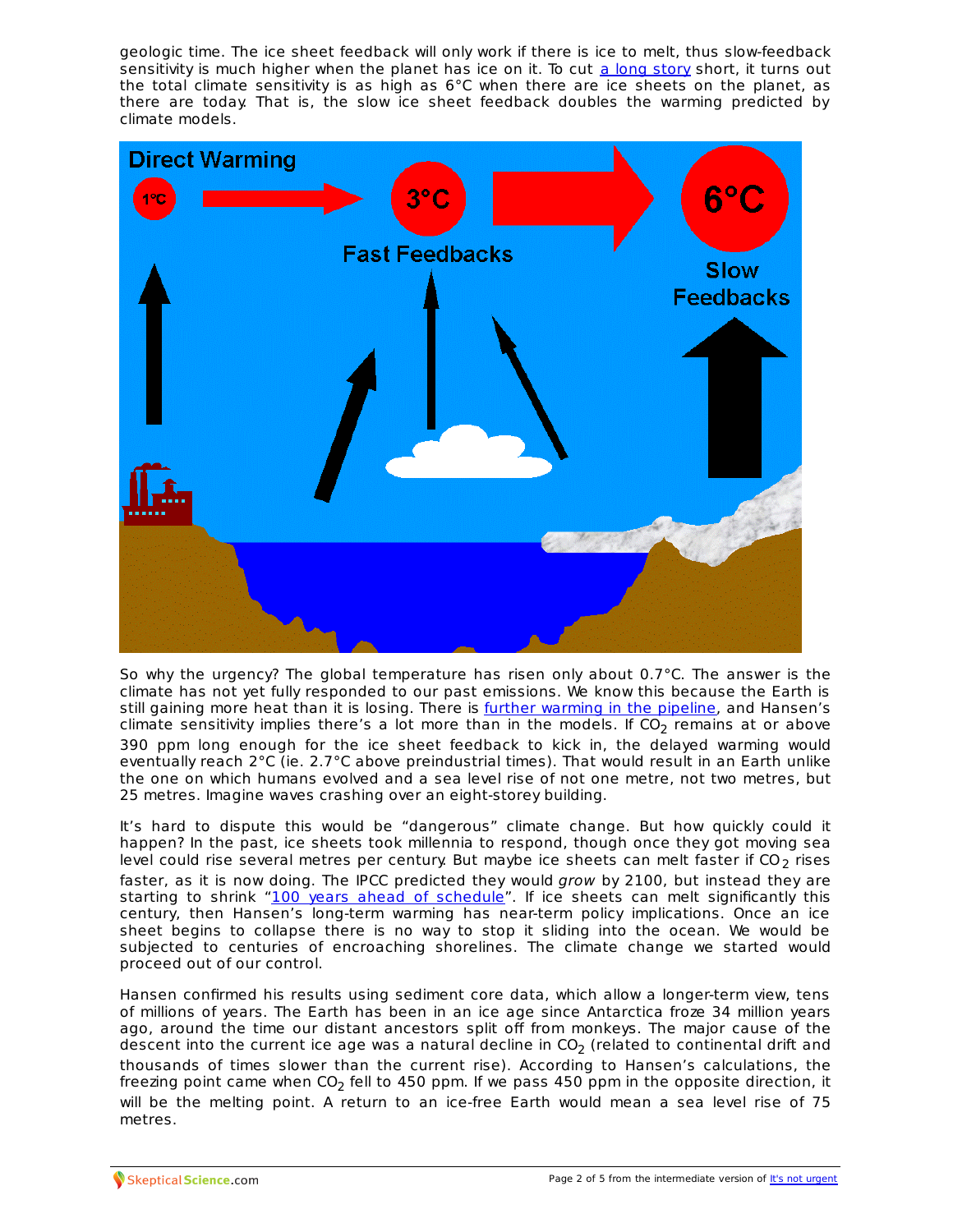Finally, Hansen looked at the changes already unfolding. He concluded the current  $CO<sub>2</sub>$  level also puts us at high risk of an ice-free Arctic Ocean in summer, desertification in Australia and equivalent latitudes, water shortages for hundreds of millions from glacier loss, and the devastation of coral reefs. But the tragedy we have set in motion can still be prevented, if we get the Earth to stop accumulating heat before slow feedbacks can kick in. To do so we cannot avoid targeting the greatest, fastest-growing, and longest-lived climate driver:  $CO<sub>2</sub>$ .

Under business as usual, we are [heading](http://climateprogress.org/2009/03/17/media-copenhagen-global-warming-impacts-worst-case-ipcc/) for up to 1,000 ppm by 2100, or nearly two doublings (and that's not even including possible [greenhouse](http://www.skepticalscience.com/global-carbon-cycle-david-archer-review.html) gas feedbacks). This would surely be an unimaginable catastrophe on any timescale. Even the mitigation scenarios governments are quarreling over are based on IPCC assessments now several years out of date. The lowest  $CO<sub>2</sub>$  target being considered is 450 ppm. Unfortunately this is the same level which Hansen concluded would eventually melt all the ice on the planet.

Instead of stepping on or easing off the accelerator, we need to be slamming on the brakes. We must not only slow the rise of  $CO<sub>2</sub>$  in the atmosphere, but reverse it. We must reduce  $CO<sub>2</sub>$ from 390 to 350 ppm as soon as possible. That should stop the planet's accumulation of heat. Stabilizing the  $CO<sub>2</sub>$  level will require rapidly reducing  $CO<sub>2</sub>$  emissions until nature can absorb carbon faster than we emit it – in practical terms, cutting emissions to near zero.

The only realistic way is to leave most of the remaining fossil fuels in the ground. Because  $CO<sub>2</sub>$ stays in the [atmosphere](http://www.skepticalscience.com/co2-residence-time.htm) for a very long time, burning them at a slower rate makes little difference. Of the three conventional fossil fuels (coal, oil, and gas), coal has by far the largest reserves. It is not enough to slow down coal-burning by converting it to liquid fuels. The fundamental problem is with the coal being burned at all.

We also must not replace coal with other fossil fuels. We really don't want to burn the tar sands and oil shale, whose reserves are virtually untapped but thought to contain even more carbon than coal. Unfortunately, the Canadian government is actively encouraging their burning; this cannot go on. What about conventional oil and gas? Energy experts disagree on how much is left. If it turns out we have already used about half of their reserves, then we can safely burn the rest (assuming we're not burning any other fossil fuels). If the reserves are on the high side, we shouldn't go to the effort of extracting the least accessible drops.

Supposing that we succeed in halting the rise of  $CO<sub>2</sub>$ , we will still be left with the gargantuan task of removing it from the atmosphere. Nature can absorb some carbon, but it has limits. We would also need to change our forestry and soil practices to absorb carbon rather than emit it.

It won't be easy but it appears to be still possible to get back to 350 ppm, if we

- 1) phase out coal by 2030.
- 2) not burn the tar sands and oil shale.
- 3) not burn the last drops of oil and gas.
- 4) turn deforestation into reforestation.



With these [actions](http://skepticalscience.com)  $CO<sub>2</sub>$  could peak around 400 [ppm](http://skepticalscience.com/global-warming-not-urgent.htm) as early as 2025 and return to 350 ppm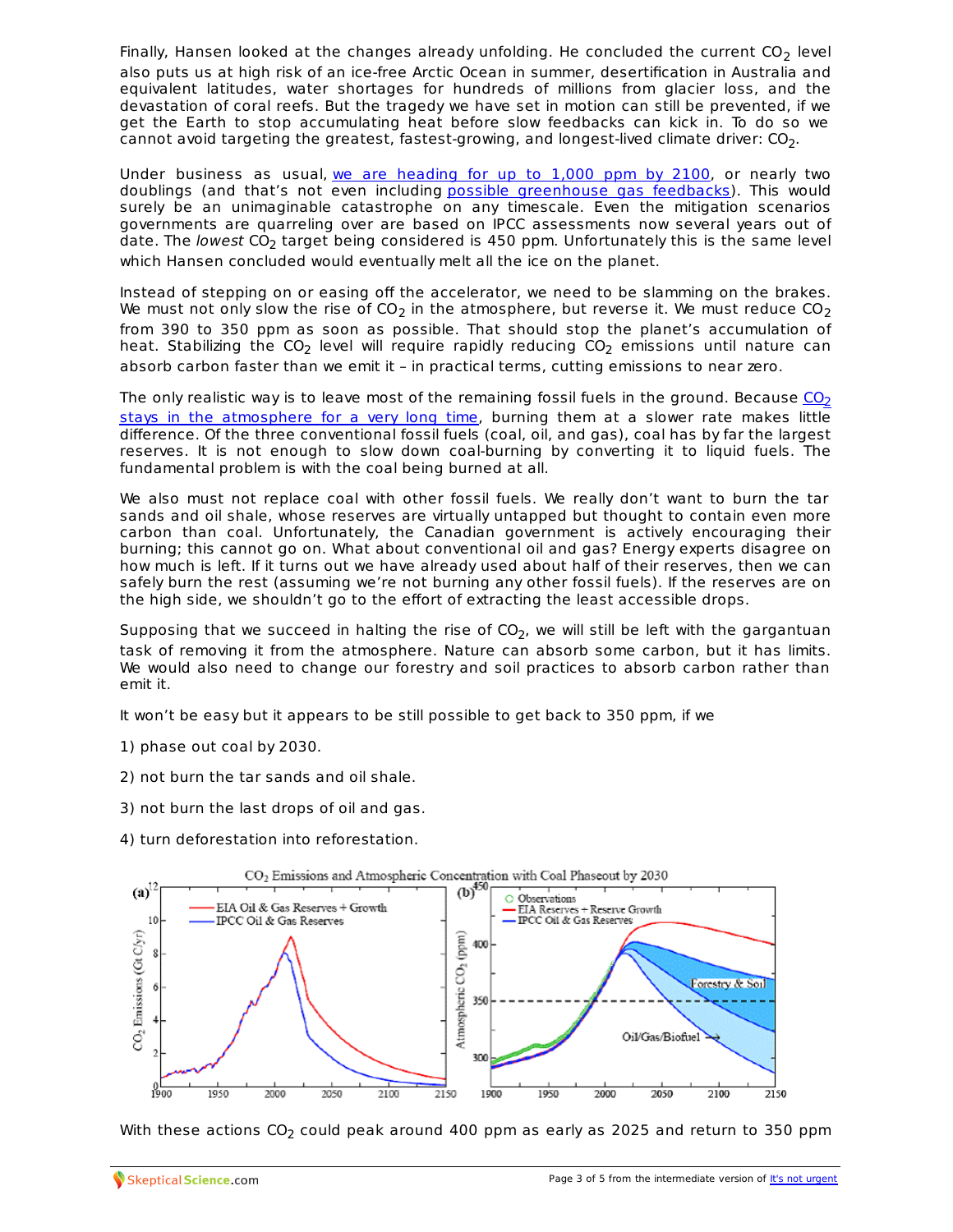by century's end. I believe we can achieve this; it's primarily a question of political will. But our window of opportunity is rapidly slamming shut. Even one more decade of business as usual, and  $CO<sub>2</sub>$  can be expected to remain in the danger zone for a very long time.

For fear of being called alarmist, I should point out that estimating a  $CO<sub>2</sub>$  target from paleoclimate is fraught with uncertainties. I've had to simplify somewhat for this short article. If you want to learn more, I explain Hansen's methods and results in detail on [Skeptical](http://www.skepticalscience.com/global-warming-not-urgent-advanced) Science, or you can read the full [paper](http://arxiv.org/abs/0804.1126) for free here. But if there is one lesson recent climate research should teach us, it is that it's a mistake to call uncertainty our friend. Arguably the most important aspect Hansen ignores, *[greenhouse](http://www.skepticalscience.com/global-carbon-cycle-david-archer-review.html) gas feedbacks*, is likely to make things even worse. There is more than enough reason for concern to heed Hansen's warning.

Right now we stand at an intersection. What we do in this decade is crucial. If we choose one path, by the end of the decade the world could be well on its way to phasing out coal. If we choose the other, we face an uncertain future in which the only certainty is a continually shifting climate. I'll leave the final word to Hansen et al, whose concluding statements were pretty strongly worded coming from a dense, technical, peer-reviewed, scientific paper:

Present policies, with continued construction of coal-fired power plants without  $CO<sub>2</sub>$  capture, suggest that decision-makers do not appreciate the gravity of the situation. We must begin to move now toward the era beyond fossil fuels. Continued growth of greenhouse gas emissions, for just another decade, practically eliminates the possibility of near-term return of atmospheric composition beneath the tipping level for catastrophic effects.

The most difficult task, phase-out over the next 20-25 years of coal use that does not capture  $CO<sub>2</sub>$ , is Herculean, yet feasible when compared with the efforts that went into World War II. The stakes, for all life on the planet, surpass those of any previous crisis. The greatest danger is continued ignorance and denial, which could make tragic consequences unavoidable.

Intermediate rebuttal written by James Wight

## **Update August 2015**:

Here is a related lecture-video from [Denial101x](https://www.edx.org/course/making-sense-climate-science-denial-uqx-denial101x-0) - Making Sense of Climate Science Denial